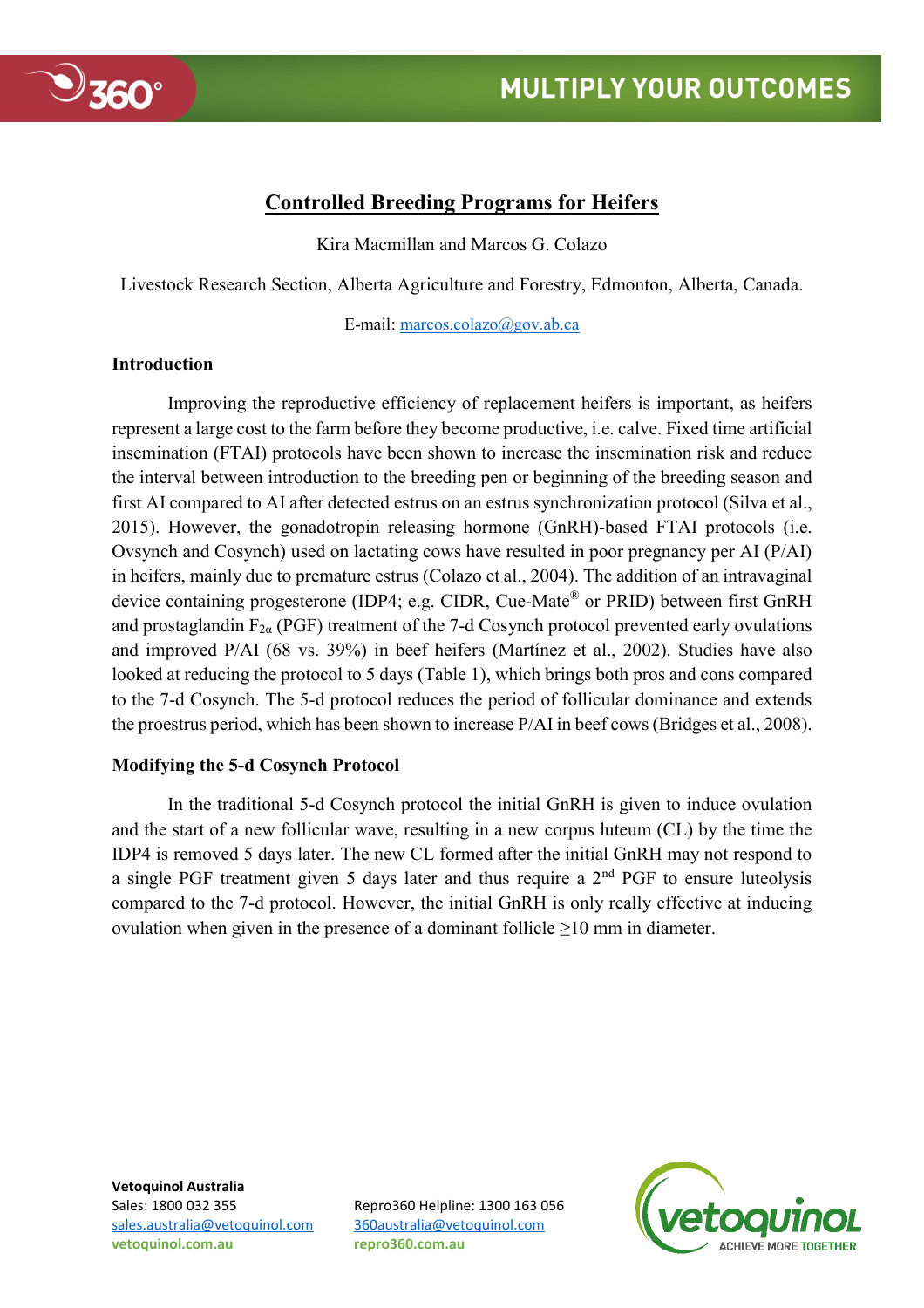

Therefore, the first modification to be addressed in the 5-d Cosynch protocol is the need for a 2nd PGF treatment. A study from our group compared the 5 and 7-d Cosynch protocols in dairy heifers, using only 1 PGF in both, and we found no difference in P/AI (59 vs. 58%; Colazo and Ambrose, 2011). Despite using only 1 injection of PGF in the 5-d protocol luteal regression occurred in 96.4% of heifers. This indicates that the 2<sup>nd</sup> PGF may not be necessary and removing it would reduce the amount of handling required and cost of the synchronization protocol. In a study comparing the use of 1 or 2 PGF injections in both dairy and beef heifers, the authors found no difference in P/AI, supporting the theory that the  $2<sup>nd</sup> PGF$  is not needed in heifers (Kasimanickam et al., 2014). However, Lima et al. (2013) reported that the optimal 5-d protocol requires 2 PGF injections, as the luteolysis of newly formed CLs increases with 2<sup>nd</sup> PGF, although it has no effect on older CLs. The authors observed that 34% of cows ovulated to the initial GnRH injection, resulting in a new CL at the time of IDP4 removal, indicating that the 2nd PGF is not necessary in 66% of animals. Providing 2 injections of PGF does not appear to be necessary for improved fertility in most heifers and also leads into another modification of the 5-d Cosynch protocol.

In our study, Colazo and Ambrose (2011), we found that only 25% of heifers ovulated to the initial GnRH and that a larger proportion of heifers that did not ovulate to the first GnRH became pregnant (65 vs. 45%). These results indicate that the initial GnRH may not be necessary and removing this step would negate the need for the 2<sup>nd</sup> PGF and also reduce cost of the protocol (Table 1). Furthermore, our 2011 study compared the 5-d protocol with (+GnRH) or without (-GnRH) the initial GnRH and we observed no difference in P/AI (68 vs. 71%). Our group also conducted a comparison study on beef heifers (Lopez-Helguera et al., 2015) and again we found no difference between the +GnRH and –GnRH protocols on P/AI (53 vs. 48%). Similar results were also observed on beef heifers by Cruppe et al. (2014) comparing the  $+$  and  $-$ GnRH treatments (51 vs. 55%). However, previous studies in this area have found conflicting results. In the study conducted by Lima et al. (2013) the +GnRH protocol using 2 PGF increased fertility in dairy heifers compared to the –GnRH with 1 PGF with a P/AI of 62 vs. 53%. While Kasimanickam et al. (2014) found no effect of the GnRH on the fertility of dairy heifers (51 vs. 54%), the authors observed an increase in P/AI when beef heifers were on the +GnRH with 1 PGF protocol compared to –GnRH (60 vs. 50%). This study reported that the initial GnRH increased P/AI when the follicle was  $\geq 8$  mm compared to – GnRH (70 vs. 47%), which suggests that a dominant follicle not eliminated at IDP4 insertion, will result in an aged oocyte and reduced fertility in beef heifers. While the results on fertility for each 5-d Cosynch protocol is variable, veterinarians and producers should also consider the labor and cost required to select an optimal method.

**Vetoquinol Australia** Sales: 1800 032 355 Repro360 Helpline: 1300 163 056 [sales.australia@vetoquinol.com](mailto:sales.australia@vetoquinol.com) [360australia@vetoquinol.com](mailto:360australia@vetoquinol.com) **vetoquinol.com.au repro360.com.au**

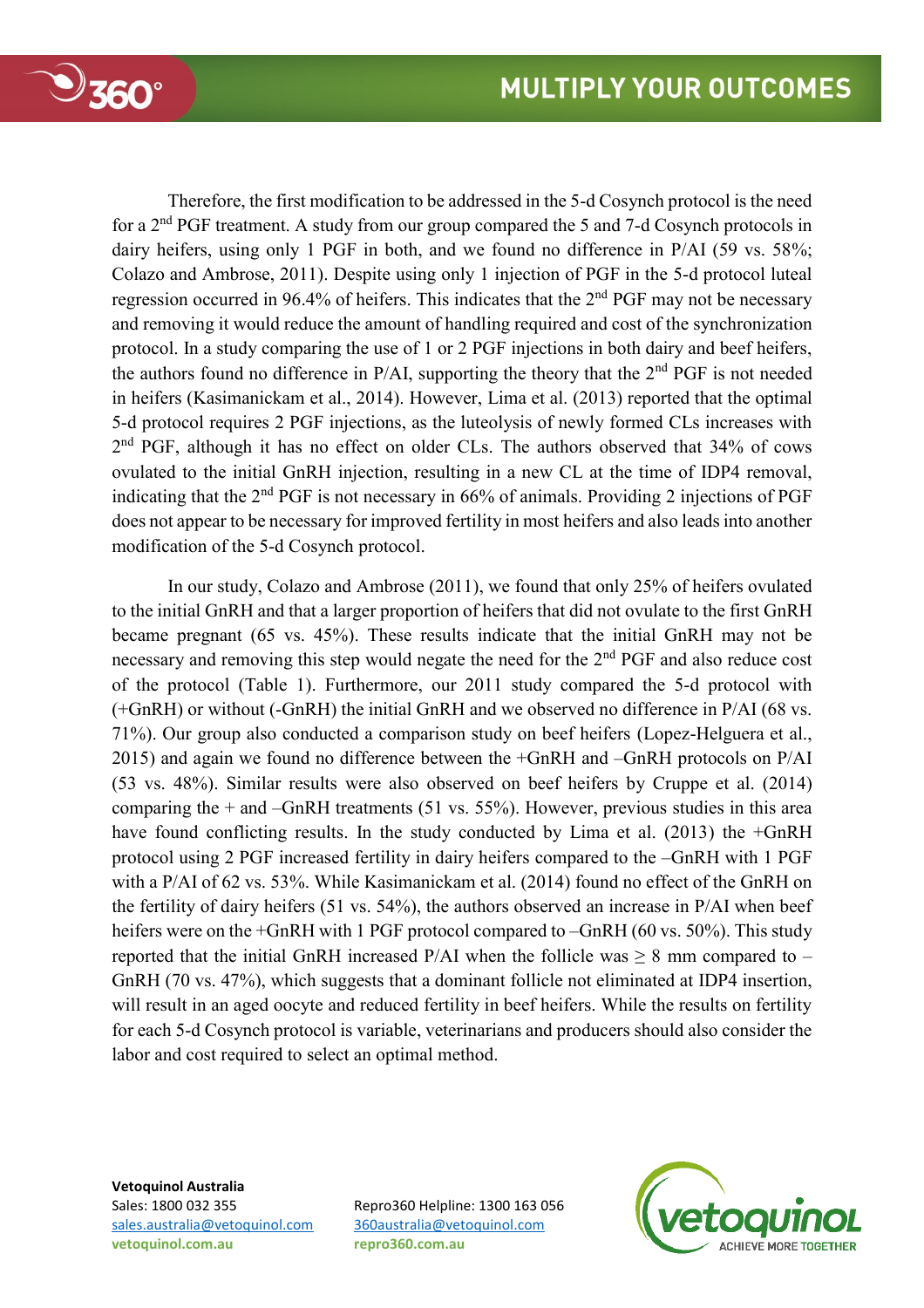

| Protocol     | <b>Tues</b> | Wed     | <b>Thur</b> | Fri | <b>Sat</b> | <b>Sun</b> | Mon     | <b>Tues</b> | Wed | <b>Thurs</b> |
|--------------|-------------|---------|-------------|-----|------------|------------|---------|-------------|-----|--------------|
| 7-d Cosynch  | (AM)        |         |             |     |            |            |         | (AM)        |     | (PM)         |
|              | GnRH        |         |             |     |            |            |         | PGF         |     | GnRH         |
|              | $+IDP4$     |         |             |     |            |            |         | $-IDP4$     |     | <b>FTAI</b>  |
| $5-d + GnRH$ |             | (AM)    |             |     |            |            | (AM)    | (AM)        |     | (AM)         |
| $2$ PGF      |             | GnRH    |             |     |            |            | PGF     | PGF         |     | GnRH         |
|              |             | $+IDP4$ |             |     |            |            | $-IDP4$ |             |     | <b>FTAI</b>  |
| $5-d$        |             | (AM)    |             |     |            |            | (AM)    |             |     | (AM)         |
| $-GnRH$      |             | $+IDP4$ |             |     |            |            | PGF     |             |     | GnRH         |
|              |             |         |             |     |            |            | $-IDP4$ |             |     | <b>FTAI</b>  |
|              |             |         |             |     |            |            |         |             |     |              |

**Table 1. Daily injection schedule of the 7-d Cosynch, traditional 5-d Cosynch (+GnRH & 2 PGF) and modified 5-d Cosynch (-GnRH & 1PGF) protocols.** 

+IDP4: insertion of the intravaginal device containing progesterone.

-IDP4: removal of the intravaginal device containing progesterone.

GnRH: gonadotropin releasing hormone.

PGF: prostaglandin  $F_{2\alpha}$ .

FTAI: fixed time artificial insemination.

## **Managing Acyclic Heifers**

Non-cyclicity is more often seen in beef heifers and pasture based dairy heifers. Heifers that are acyclic at the beginning of the breeding season have lower fertility and are more likely to be open at the end of the breeding season. Results from several studies with more than 4,000 FTAI in beef heifers subjected to a 7-d estradiol plus progesterone protocol shown that fertility to initial AI is 10 to 15% lower in acyclic compared to cyclic animals (Colazo, unpublished).

**Vetoquinol Australia** [sales.australia@vetoquinol.com](mailto:sales.australia@vetoquinol.com) [360australia@vetoquinol.com](mailto:360australia@vetoquinol.com) **vetoquinol.com.au repro360.com.au**

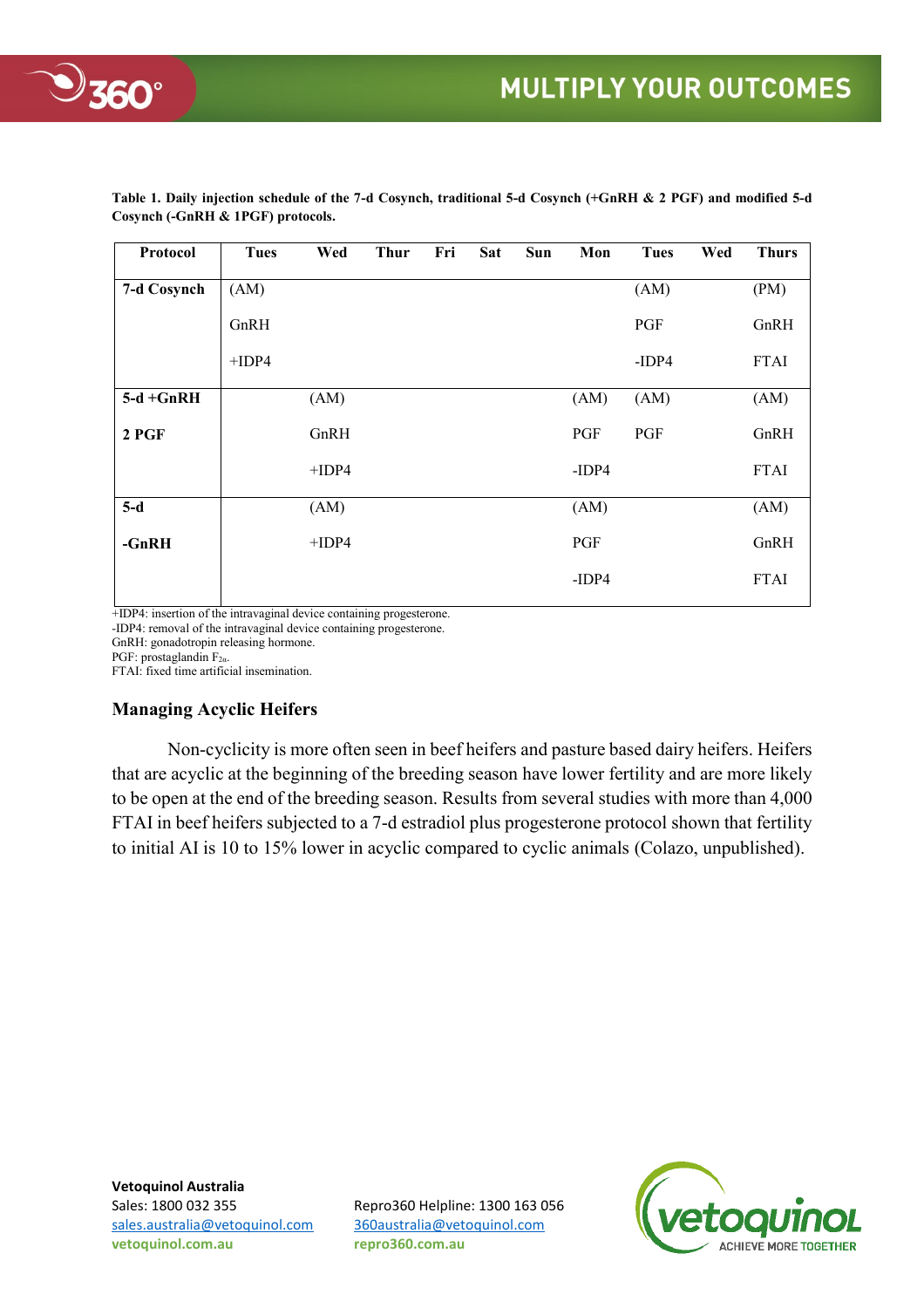

In a more recent study we found that 21% (226/1062) of beef heifers were acyclic, which resulted in a lower P/AI than cyclic heifers (41 vs. 59%; Lopez-Helguera et al., 2015). The proportion of acyclic heifers varied from 8 to 27% among the three herds. In this study, we compared the +GnRH and – GnRH with 1 PGF protocols and although there was no effect on the fertility of cyclic heifers, the +GnRH protocol increased P/AI in acyclic heifers compared to the –GnRH (50 vs. 35%). We also found that 1/3 of the acyclic heifers remained acyclic after the synchronization and AI, and they were more likely to lose their pregnancy (6 vs. 3%). Therefore, at the end of the breeding season (after 2 rounds of AI and natural service for 45 more days) more acyclic heifers remained open (7 vs. 3%). These results identify a couple of approaches that veterinarians and producers could use to increase fertility in acyclic heifers. First, veterinarians could target acyclic heifers by scanning the ovaries prior to the FTAI protocol and assign non-cycling heifers to the +GnRH protocol. Second, producers could assign all heifers to the +GnRH protocol, which would positively affect acyclic heifers and have no negative effect on cyclic heifers. The first option will increase veterinary costs but will decrease the amount of GnRH used and can also help identify other problem heifers, which further improves the overall fertility of the protocol. Our results also question whether acyclic heifers should be synchronized and FTAI. Although the 5-d protocol will induce some acyclic heifers to cycle and improve their chances of getting pregnant, the lower fertility and the higher risk of losing the pregnancy would negatively affect the cost-effectiveness of implementing the synchronization program.

## **Using Sex-Selected Semen**

The use of sex-selected semen on heifers helps to reduce the risk of dystocia in firsttime calving as well as increase the rate of genetic improvement in the herd. However, conception rates using sex-selected semen are lower than conventional semen due to lower sperm concentration, damage to the sperm during the selection process, and reduced duration of optimal fertility in the female reproductive tract (Seidel, 2014). As the duration of optimal fertility is reduced with the use of sex-selected semen it is essential that heifers are ovulating close to the time of FTAI. Although our 2011 study did not look at different types of semen, we did observe that 75% of heifers in the –GnRH protocol ovulated within 24 hours of FTAI, which was greater than in the +GnRH treatment and could benefit sex-selected semen. Macmillan et al. (2017) compared the + and –GnRH protocols on both conventional and sexselected semen and although the results were not statistically significant there was a numerical increase in P/AI in sex-selected semen when the –GnRH protocol was used compared to the +GnRH (60 vs. 50%). These results suggest that –GnRH 5-d Cosynch protocol is more beneficial in heifers when using sex-selected semen as the timing of AI coincides more closely with ovulation. There is also evidence suggesting estrus detection may have a role to play in increasing heifer fertility to sex-selected semen.

# **Vetoquinol Australia vetoquinol.com.au repro360.com.au**

Sales: 1800 032 355 Repro360 Helpline: 1300 163 056 [sales.australia@vetoquinol.com](mailto:sales.australia@vetoquinol.com) [360australia@vetoquinol.com](mailto:360australia@vetoquinol.com)

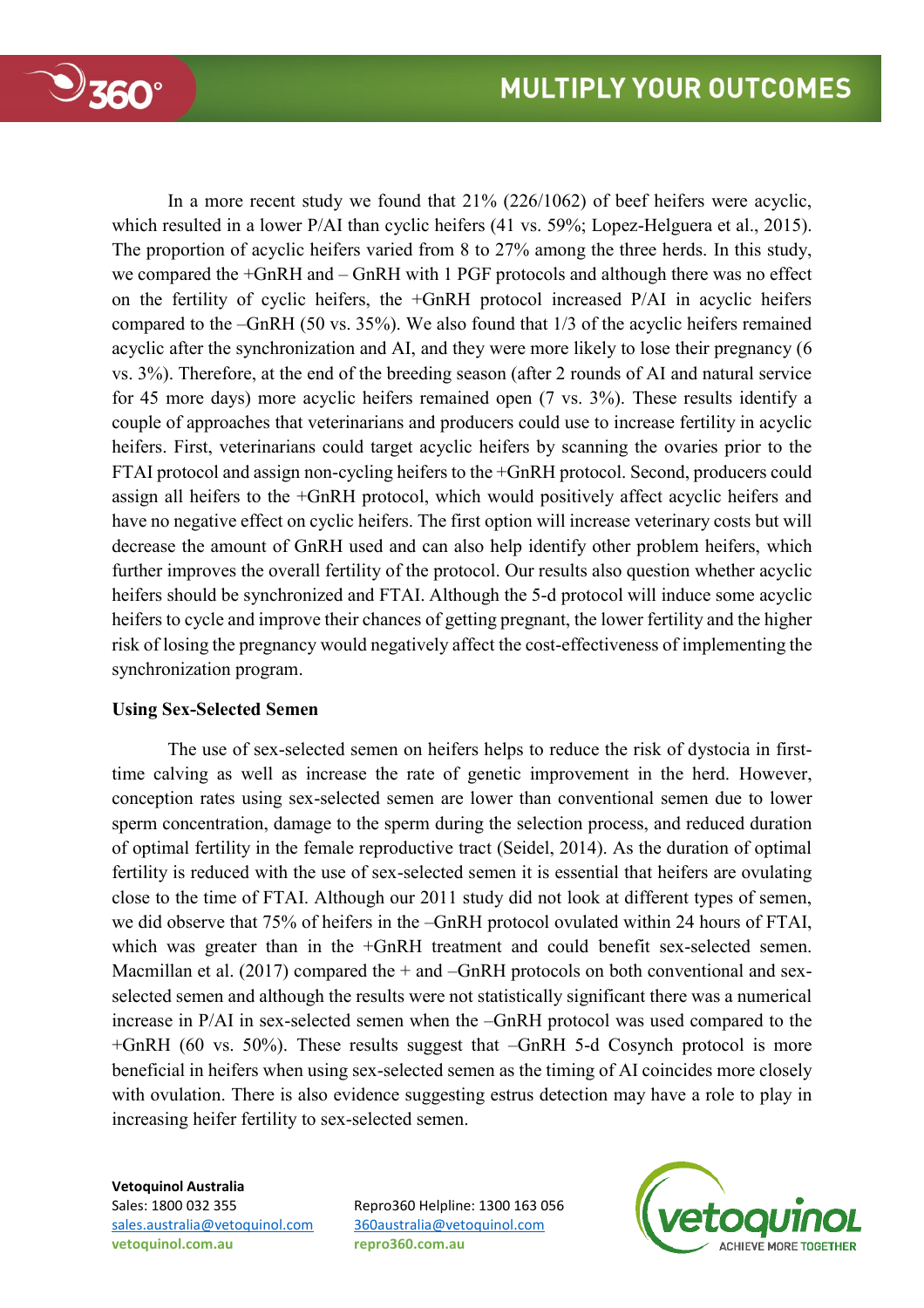

### **Estrus Detection**

Although estrus detection (ED) is not required in FTAI protocols, including a short period of estrus detection between IDP4 removal and AI may increase reproductive efficiency. We have previously reported that ovulations within 24 h after AI results in higher P/AI (Colazo and Ambrose, 2011) and that the interval from AI to ovulation was shorter and less variable when heifers were inseminated on ED compared with FTAI ( $16 \pm 0.7$  vs.  $21 \pm 1.3$  h; Colazo and Mapletoft, 2017). In our recent study, Macmillan et al. (2017) compared the + and –GnRH protocols but also observed heifers for estrus on d 1.5 (PM) and 2 (AM) after IDP4 removal (Day 0 – AM); if heifers were in estrus they were bred on d 2 PM after IDP4 removal as opposed to d 3 AM. We found that heifers bred on ED tended to have an increased P/AI (68 vs. 58%) compared to FTAI and that more heifers were bred based on ED in the –GnRH protocol (22 vs. 14%) compared to the +GnRH protocol. This could explain why the P/AI tended to be higher in the –GnRH in comparison to the +GnRH protocol (66 vs. 57%) and why the P/AI was numerically higher for sex-selected semen in the –GnRH protocol, as mentioned earlier.

In a study conducted on beef heifers (Colazo et al., 2016), we used Estrotect™ ED patches to detect estrus between IDP4 removal and FTAI, although all cows were bred by FTAI on d 3 after IDP4 removal. Patches were scored as 0 no color change, 1 ≤50 % color change, 2 >50 % color change and 3 missing. Overall, heifers with a score of 2 had increased P/AI (65%) compared to heifers with a score of 0 (43%) or 1 (47%) and heifers scored 3 had an intermediate P/AI (59%), which indicates patches may have been missing due to estrus behaviour. The effect of the ED patch score on fertility was also dependent on type of semen used. With conventional semen, P/AI was higher with heifers scored 2 compared to those scored 1 (70 vs. 49%). With sex-selected semen, P/AI was higher with patches scored 2 (60%) and 3 (58%) compared to both 0 (36%) and 1 (37%). A practical use for these patches when using different semen types would be to use the sex-selected semen only on heifers with patches scored 2 or 3 and using conventional semen on the rest of the heifers to increase overall pregnancy rate and effectiveness of sex-selected semen. These results also suggest that the patches could be used to decide the timing of AI. In this study 19% (170/890) of heifers had patches scored 0, which suggests they may benefit from a delayed AI to allow them to come into estrus and ovulate closer to insemination. We are currently investigating the use of Estrotect patches to identify heifers for an early (56 h after IDP4 removal) or late (80 h after IDP4 removal) AI based on ED at 56 h after IDP4 removal. Delaying estrus may increase the P/AI of heifers that would have scored 0 or 1 at 72 h, thus increasing the overall herd pregnancy rate. Breeding heifers based on ED, whether before or after the scheduled FTAI, removes the use of GnRH concurrent with AI, thus reducing overall cost of the protocol as well. Despite an increase in labor and/or vet costs, selecting FTAI protocols that increase the occurrence of naturally occurring estrus may improve pregnancy rates, particularly when using sex-selected semen.

#### **Vetoquinol Australia**

[sales.australia@vetoquinol.com](mailto:sales.australia@vetoquinol.com) [360australia@vetoquinol.com](mailto:360australia@vetoquinol.com) **vetoquinol.com.au repro360.com.au**

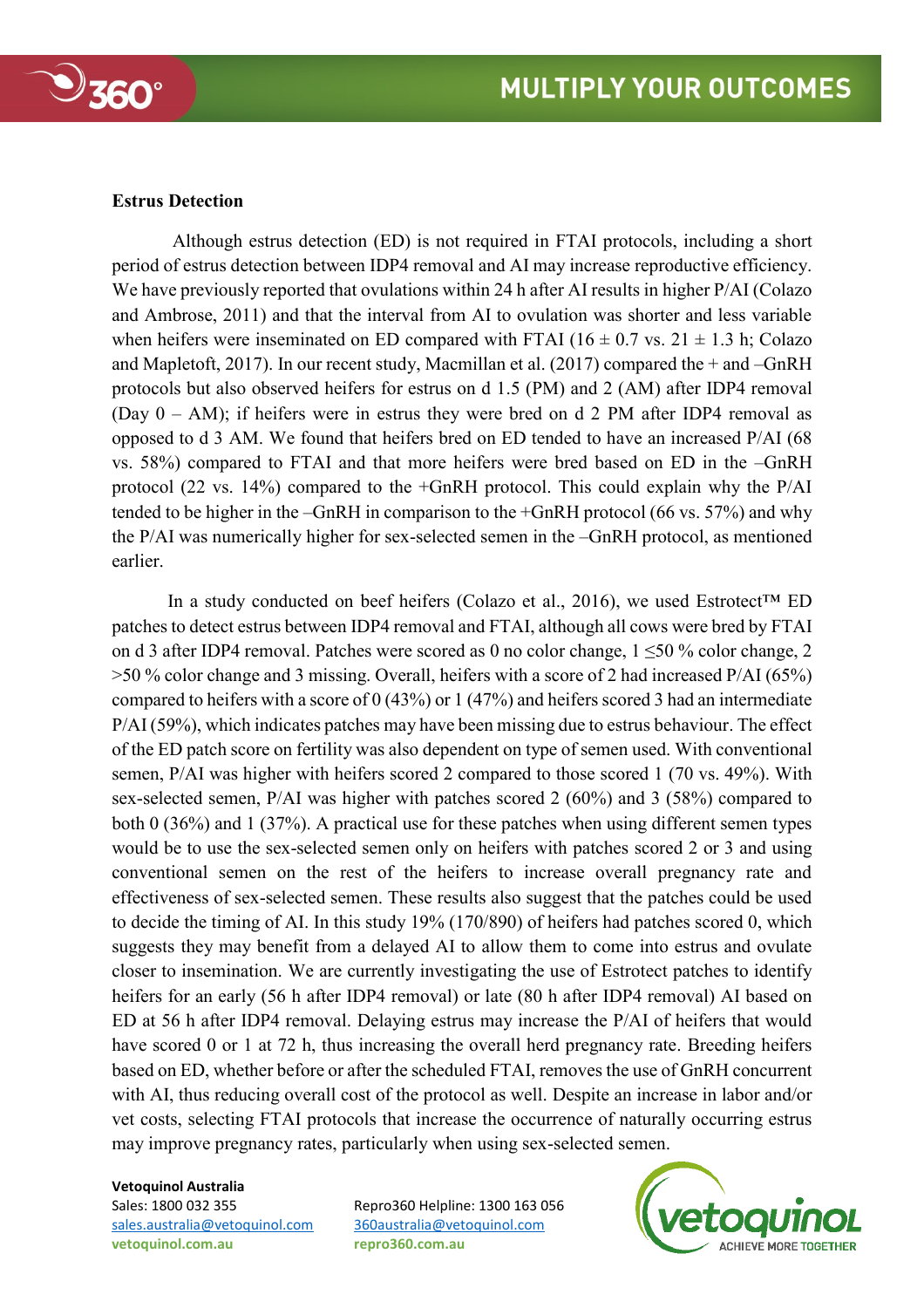

## **Resynchronization using FTAI**

Decreasing the interval between AI and resynchronization is projected to reduce the time to pregnancy, and thus increase overall pregnancy rate. However, when Sinedino et al. (2014) compared an early (commenced 28-d after first AI) and late (commenced 46-d after first AI) resynchronization more cows in the late group were inseminated on detected estrus before the assigned resynch protocol, which increased P/AI and resulted in a similar rate of pregnancy in both groups. In our study with dairy heifers (Macmillan et al., 2017) we compared 2 resynch protocols with interbreeding intervals of either 35- or 42-d with heifers on either the  $+$  or  $-$ GnRH 5-d Cosynch protocols for each breeding. We achieved a cumulative pregnancy rate of 81% after 2 breedings and 97% after 4. There was no difference in P/AI between the 35- and 42-d resynch groups (54 vs. 60%), however less heifers in the 35-d group were bred based on detected estrus compared to the 42-d group (7.8 vs. 23%). The 42-d resynch likely increased the number of heifers bred on ED as the protocol ended when heifers were expected to show natural estrus, 2 estrous cycles after the initial AI.

An inter-breeding interval of even 35 days would be considered a long interval in systems with a shortened breeding season. However, if the first AI is performed the first day of the breeding season, and second AI 35 days later, then it is possible to achieve an overall pregnancy rate of 80% after two rounds of AI in a 35-d breeding period. Furthermore, if heifers are exposed to cleanup bulls for an extra estrous cycle a cumulative overall 90% pregnancy rate after a 63-d breeding season is practically achievable.

The use of the 5-d Cosynch plus protocol allows to achieve acceptable pregnancy rates in both beef and dairy heifers. This protocol can be further modified to suit the needs of individual producers. The +GnRH with 2 injections of PGF protocol has been shown to increase pregnancy per AI, especially in acyclic heifers, however the –GnRH protocol with 1 PGF has had comparable results in cyclic heifers and removes the labor and cost of the extra PGF injection from the protocol. The –GnRH protocol has also had beneficial results when used with sex-selected semen, particularly when a limited amount of estrus detection is added to the protocol. Finally, a longer resynch interval that coincides more closely with the natural estrous cycle increases the number of heifers bred on detected estrus. Choosing an optimal breeding protocol depends on the goals of the producer in addition to labor and costs of veterinary services as well as the cost of each protocol.

## **Acknowledgements**

The authors' studies, included in this article, were supported by Alberta Agriculture and Forestry, Vetoquinol NA Inc., Estrotect Inc., Intervet Canada Corp., Alta Genetics and collaborative dairy and beef producers from Alberta, Canada.

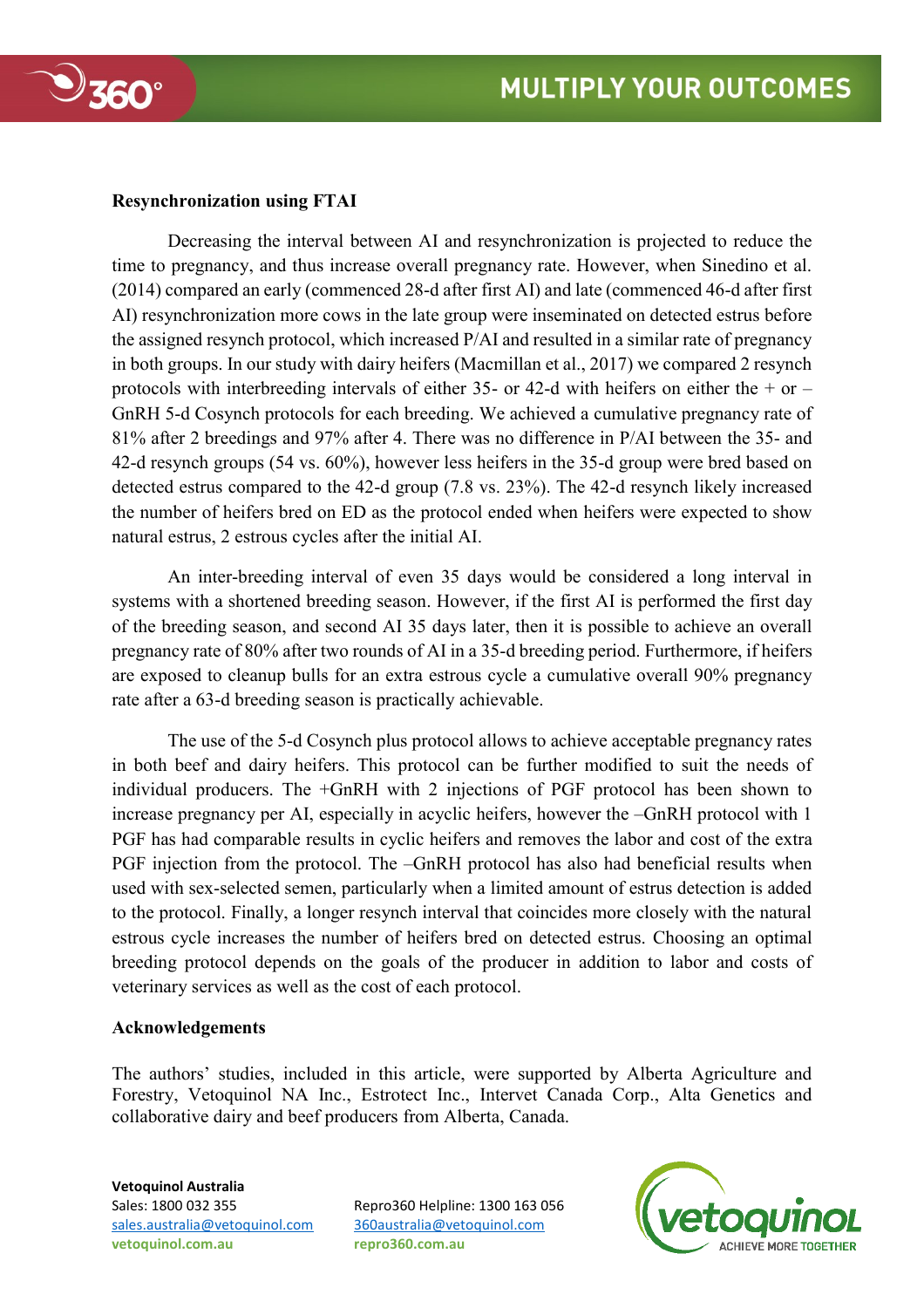

## **MULTIPLY YOUR OUTCOMES**

| <b>Study</b>                              | $\mathbf n$      | $-GnRH/1PGF$             | $+GnRH/1PGF$             | $+GnRH/2PGF$                      | P-Value*                 |
|-------------------------------------------|------------------|--------------------------|--------------------------|-----------------------------------|--------------------------|
| Macmillan et al. 2017                     | $\overline{370}$ | 66%                      | 57%                      | $\overline{\phantom{a}}$          | $\overline{0.08}$        |
| Colazo et al. 2016<br>Overall             | 1,034            | 48%                      | 53%                      | $\overline{\phantom{m}}$          | >0.10                    |
| Colazo et al. 2016<br>Cyclic              | 890              | 62%                      | 57%                      | $\hspace{0.05cm} \dashv$          | >0.10                    |
| Colazo et al. 2016<br>Acyclic             | 140              | 35%                      | $50\%$                   | $\overline{\phantom{m}}$          | < 0.05                   |
| Lopez-H et al. 2015<br>Cyclic             | 836              | 64%                      | --                       | $\hspace{0.05cm} \dashv$          | $- \, -$                 |
| Lopez-H et al. 2015<br>Acyclic            | 226              | $\overline{\phantom{a}}$ | 40%                      | $\hspace{0.05cm} \dashrightarrow$ | $\overline{\phantom{m}}$ |
| Kasimanickam et al.<br>2014<br>Dairy      | 1,137            | 51%                      | 54%                      | 55%                               | >0.10                    |
| Kasimanickam<br>et<br>al.<br>2014<br>Beef | 1,018            | $50\%$                   | $60\%$                   | 58%                               | < 0.05                   |
| Cruppe et al. 2014                        | 823              | 55%                      | $51\%$                   | $\overline{\phantom{m}}$          | >0.10                    |
| Lima et al. 2013<br>Exp. 1                | 1,106            | 54%                      | $\overline{\phantom{a}}$ | 59%                               | < 0.05                   |
| Lima et al. 2013<br>Exp. 2                | 2,144            | 53%                      | --                       | 62%                               | < 0.05                   |
| Colazo and Ambrose,<br>2011               | 56               | $68\%$                   | 71%                      | $\hspace{0.05cm} \dashv$          | >0.10                    |

**Table 2. Comparison of pregnancy per AI (P/AI) among different modifications of the 5-d Cosynch protocols in beef and dairy heifers.** 

GnRH: gonadotropin releasing hormone. PGF: prostaglandin  $F_{2\alpha}$ .

\*P-values indicate a significant difference (<0.05), a tendency for difference  $(0.05 \leq P \leq 0.10)$  or no difference (>0.10) between P/AI values.

#### **Vetoquinol Australia**

[sales.australia@vetoquinol.com](mailto:sales.australia@vetoquinol.com) [360australia@vetoquinol.com](mailto:360australia@vetoquinol.com) **vetoquinol.com.au repro360.com.au**